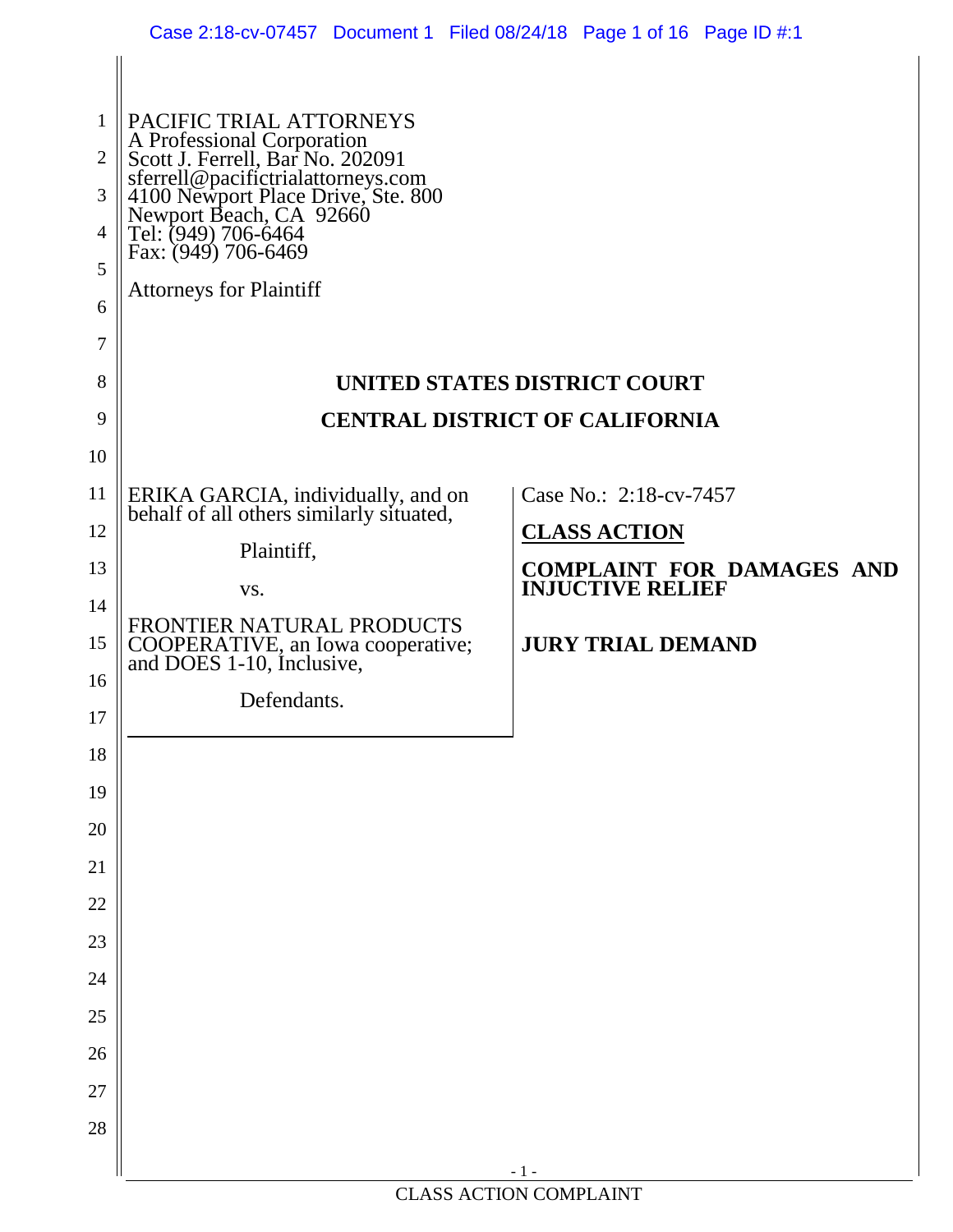1 2 3 4 Plaintiff Erika Garcia ("Plaintiff"), individually and on behalf of all others similarly situated, alleges the following upon information and belief based upon investigation of counsel, except as to her own acts, which she alleges upon personal knowledge:

#### **INTRODUCTION**

1. Frontier Natural Products Cooperative ("Defendant") markets and sells a variety of flavors of "organic" salt, including "Simply Organic All Seasons Salt" (the "Products"). As detailed herein, Plaintiff and others similarly situated (collectively, the "Class") purchased the Products in reliance on Defendant's representation that the Products are *organic* salt and thus healthier than regular salt. In so doing, Plaintiff and the Class paid more for the Products because they were marketed as an organic Products.

12 13 14 15 2. Under Federal law, the term organic "may not be used in a product name to modify a nonorganic ingredient in the product." (*See* 7 C.F.R. § 205.300.) Indeed, because salt is a mineral and not an agricultural product, *"*salt ingredients cannot be identified as organic*."* (*See* 7 C.F.R. § 205.303(b)(1).)

16 17 18 19 3. Defendant's misrepresentations regarding the Products were designed to, and did, lead Plaintiff and the Class to believe that the Products were organic salt. Plaintiff and members of the Class relied on Defendant's misrepresentations and would not have paid as much, if at all, for the Products but for Defendant's misrepresentations.

20 21 4. Plaintiff brings this class action lawsuit to enjoin the ongoing deception of consumers by Defendant, and to recover the money taken by this unlawful practice.

#### **JURISDICTION AND VENUE**

23 24 25 26 27 5. This Court has jurisdiction over this matter pursuant to 28 U.S.C. § 1332, because this is a class action, as defined by 28 U.S.C  $\S$  1332(d)(l)(B), in which a member of the putative class is a citizen of a different state than Defendant, and the amount in controversy exceeds the sum or value of \$5,000,000, excluding interest and costs. See 28 U.S.C. § 1332(d)(2).

28

22

5

6

7

8

9

10

11

6. The Court has jurisdiction over the state law claim because it forms part of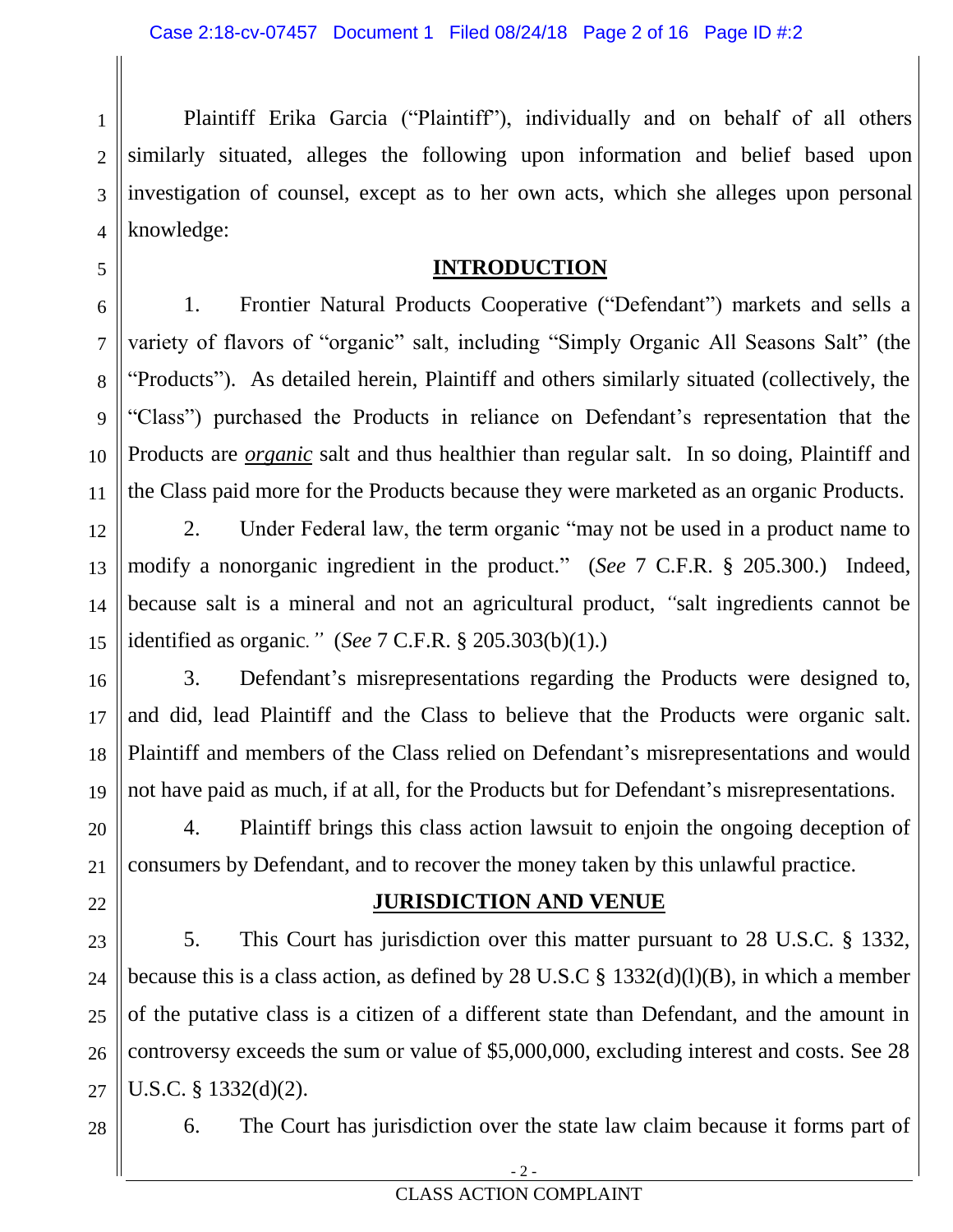the same case or controversy under Article III of the United States Constitution.

1

15

16

17

18

19

20

21

2 3 4 5 6 7 8 9 7. The Court has personal jurisdiction over Defendant because the Products are advertised, marketed, distributed and sold through the State of California; Defendant engaged in the wrongdoing alleged in this Complaint in the State of California; Defendant is authorized to do business in the State of California; and Defendant has sufficient minimum contacts with the State of California, rendering the exercise of jurisdiction by the Court permissible under traditional notions of fair play and substantial justice. Moreover, Defendant is engaged in substantial activity with the State of California.

10 11 12 13 14 8. Venue is proper in the United States District Court for the Central District of California pursuant to 28 U.S.C. § 1391(b) because a substantial part of the events giving rise to the claims occurred within this judicial district, Defendant has marketed and sold the Products at issue in this action in this judicial district, and it conducts business within this judicial district.

### **THE PARTIES**

10. Plaintiff Erika Garcia is a resident of Orange County, California and has purchased the Products at stores in the Central District of California a number of times in 2018 and previously. In so doing, Plaintiff specifically relied on Defendant's representations that the Products were organic salt, as detailed herein, and but for those representations, Plaintiff would not have purchased or paid as much for the Products.

22 23 24 25 11. Plaintiff is informed and believes, and upon such information and belief alleges, that Defendant Frontier Natural Products Cooperative is an Iowa cooperative with its principal place of business located in Norway, Iowa. Defendant markets the Products in California and does business in California, including in the Central District of California.

26 27 28 12. At all relevant times, each and every Defendant was acting as an agent and/or employee of each of the other Defendants and was acting within the course and/or scope of said agency and/or employment with the full knowledge and consent of each of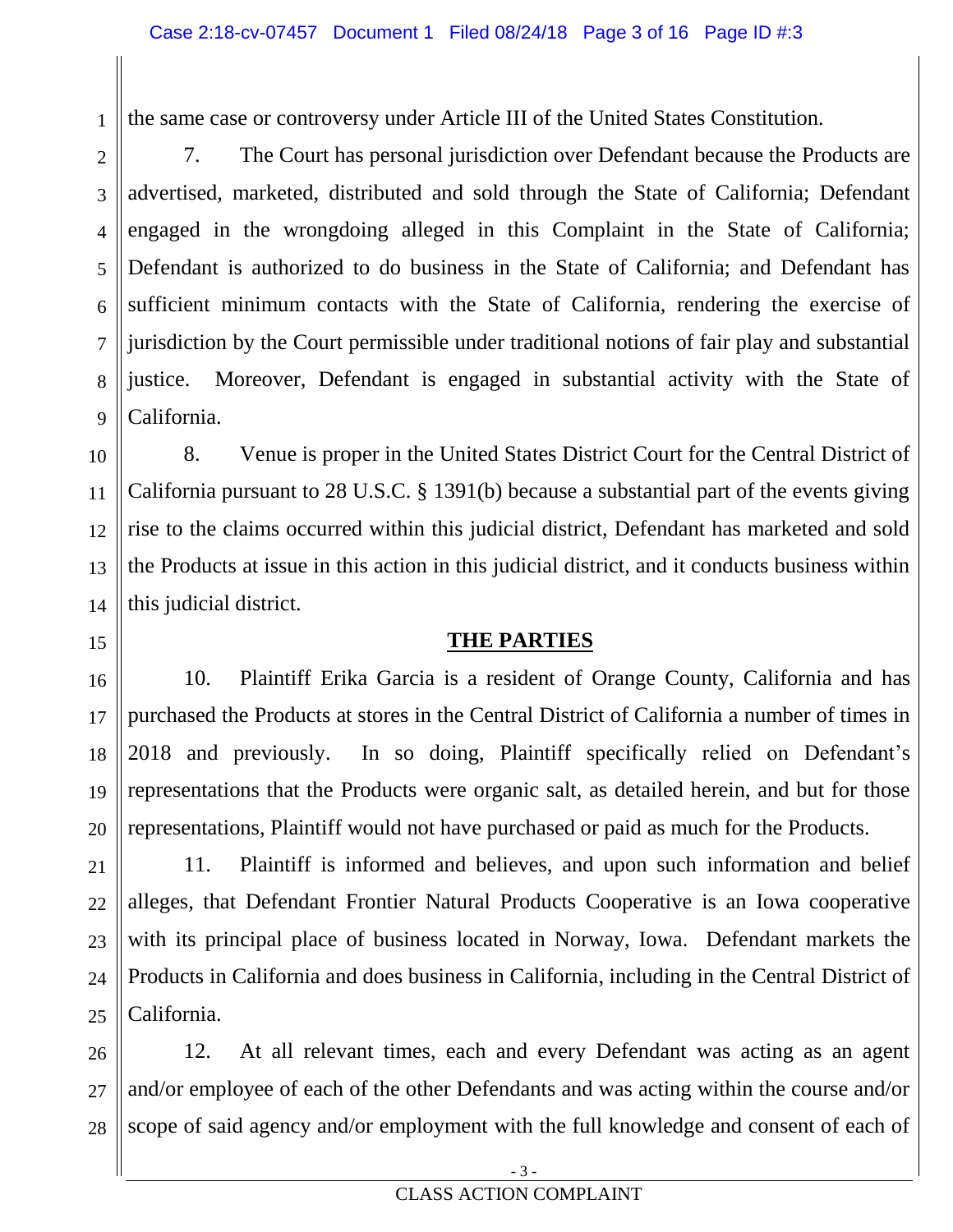1 2 3 4 the Defendants. Each of the acts and/or omissions complained of herein were alleged and made known to, and ratified by, each of the other Defendants (Frontier Natural Products Cooperative and DOE Defendants will hereafter collectively be referred to as "Defendant").

5 6 8 9 10 13. The true names and capacities of the Defendants sued herein as DOES 1 through 10, inclusive, are currently unknown to Plaintiff, who therefore sues such Defendants by fictitious names. Each of the Defendants designated herein as a DOE is legally responsible for the unlawful acts alleged herein. Plaintiff will seek leave of Court to amend this Complaint to reflect the true names and capacities of the DOE Defendants when such identities become known.

#### **FACTUAL BACKGROUND**

12 13 14 15 16 14. Defendant markets and sells a variety of flavors of "Organic" salt. Plaintiff purchased and consumed the Products multiple times in 2018 and previously in reliance on Defendant's advertising and labeling of the Products as "organic" salt. Specifically, Plaintiff and the Class purchased the Products in reliance on Defendant's marketing and labeling them as organic salt, more healthful than regular salt.

17

18

19

20

21

22

23

24

25

26

27

28

7

11

15. This picture shows an example of Defendant's "organic" salt products:



CLASS ACTION COMPLAINT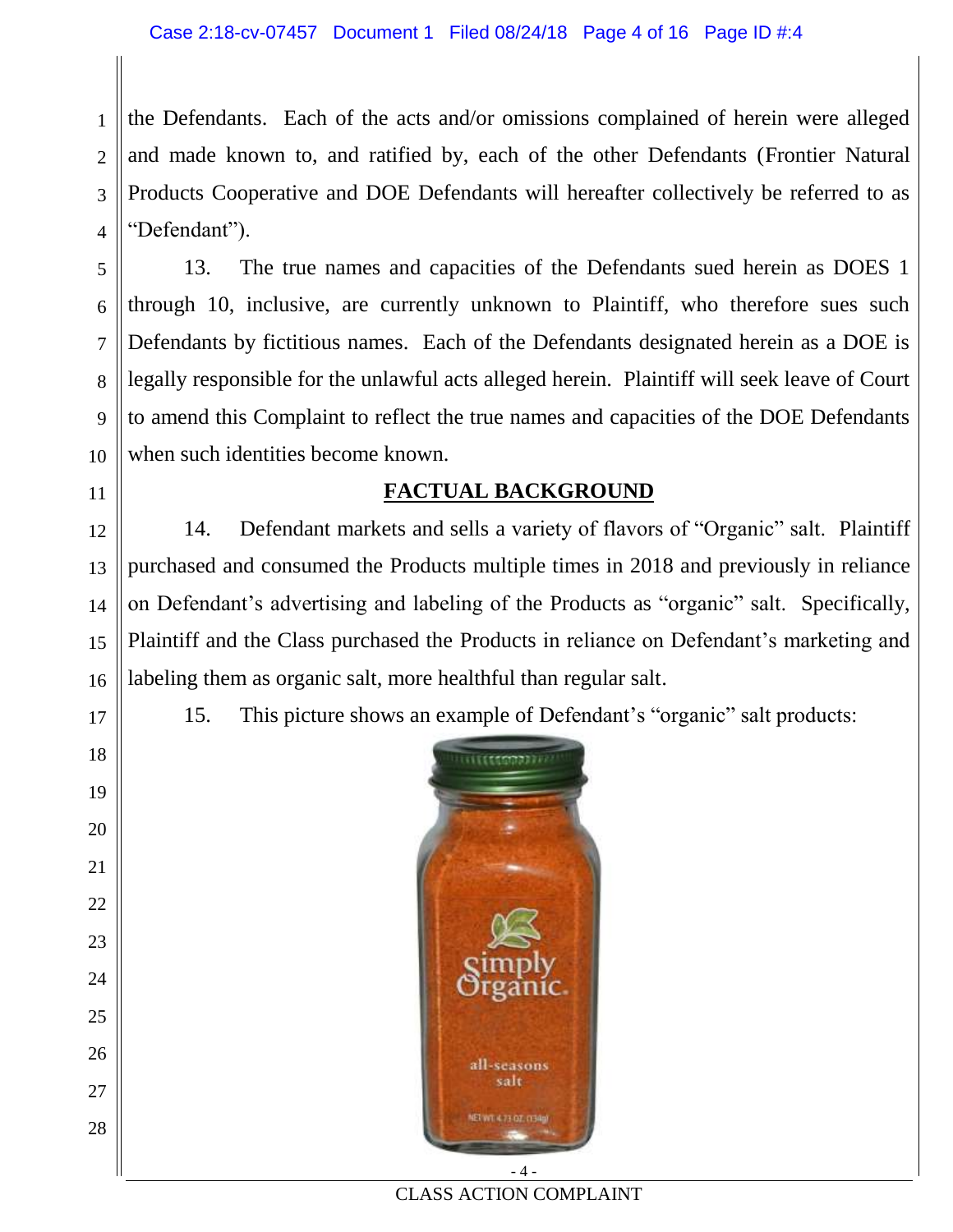1 2 3 4 5 6 7 8 9 10 11 In this connection, reasonable consumers understand the adjective "organic" to modify the noun "salt." (*See, e.g., Ward Gen. Ins. Servs., Inc. v. Employers Fire Ins. Co.*, 114 Cal.App.4<sup>th</sup> 548, 554 (2003); *Altera Corp. v. PACT XPP Tech., AG*, No. 14-cv-02868-JD, 2015 WL 4999952, at \*4 (N.D. Cal. Aug. 21, 2015) (noting that "modifiers appearing before a listing are often read to modify each element"); *see also* Antonin Scalia & Bryan A. Garner, *Reading Law: The Interpretation of Legal Texts* 147 (2012) ("When there is a straightforward, parallel construction that involves all nouns or verbs in a series, a prepositive ... modifier normally applies to the entire series."); *see also* Chicago Manual of Style, 17th Edition.<sup>1</sup> Thus, an adjective that precedes two nouns or a compound noun is typically understood to modify both -- *i.e.*, "organic" modifies "salt" and any other terms in the Products' labeling.

12 13 14 15 16 17 18 16. Under these circumstances, Defendant's marketing and labeling of the Products violate federal regulations and other applicable law. As noted above, the term organic "may not be used in a product name to modify a nonorganic ingredient in the product." (*See* 7 C.F.R. § 205.300.) Indeed, because salt is a mineral and not an agricultural product, *"*salt ingredients cannot be identified as organic*."* (*See* 7 C.F.R. § 205.303(b)(1).) Accordingly, Defendant's marketing and labeling of the Products as "organic" salt are unfair, deceptive, and illegal.

19 20 21 22 23 17 Defendant's false representations regarding the Products were designed to, and did, lead Plaintiff and the Class to believe that the Products are organic salt, when in fact they are not. Plaintiff and members of the Class relied on Defendant's marketing and labeling, and would not have paid as much, if at all, for the Products but for Defendant's marketing and labeling.

24 25 18. As a consequence of its illegal marketing and labeling of the Products, Defendant has wrongfully taken millions of dollars from consumers.

26 27 28 l <sup>1</sup> [http://theeditorsblog.net/2015/08/08/one-adjective-paired-with-multiple-nouns-a](http://theeditorsblog.net/2015/08/08/one-adjective-paired-with-multiple-nouns-a-readers-question/)[readers-question/](http://theeditorsblog.net/2015/08/08/one-adjective-paired-with-multiple-nouns-a-readers-question/) (last visited Aug. 18, 2018) ("If you don't want to imply that two nouns are modified by the same adjective, you can either change the word order, pairing the noun with the adjective last in the list, or you can give the second noun a different modifier, even if it's just a determiner.").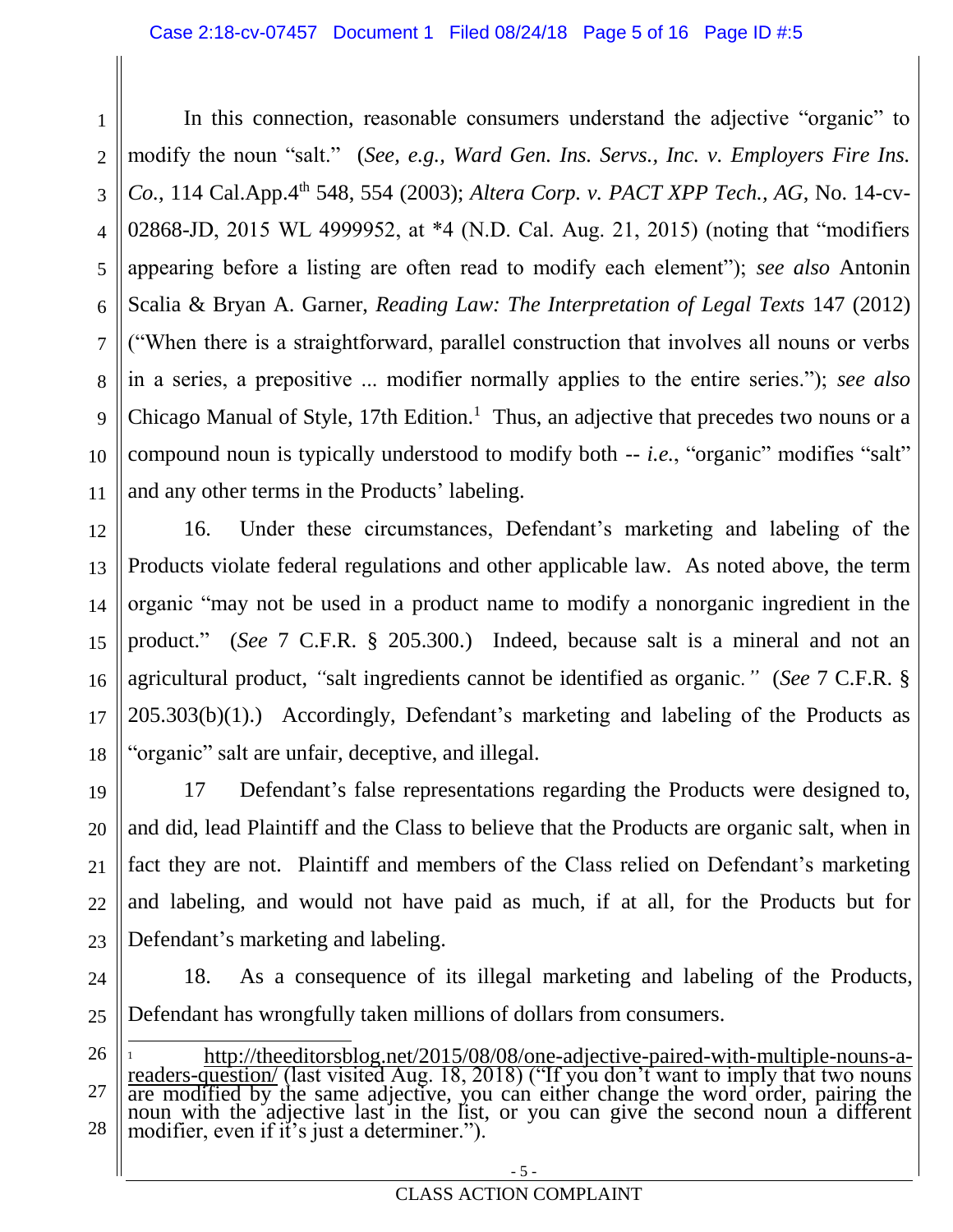4

5

6

7

8

9

10

11

1 2 3 19. Accordingly, Plaintiff brings this lawsuit to enjoin the ongoing deception of thousands of consumers by Defendant, and to recover the funds taken by this unlawful practice.

#### **CLASS ACTION ALLEGATIONS**

20. Plaintiff brings this action as a class action pursuant to Rule 23 of the Federal Rules of Civil Procedure on behalf of herself and the following class (collectively, the "Class" or "Classes"), defined as:

> **All California residents who made retail purchases of any of Defendant's salt Products that contain the word "Simply Organic" in the Products' name during the applicable limitations period up to and including final judgment in this action.**

12 13 14 15 16 21. The proposed Class excludes current and former officers and directors of Defendant, Members of the immediate families of the officers and directors of Defendant, Defendant's legal representatives, heirs, successors, assigns, and any entity in which it has or has had a controlling interest, and the judicial officer to whom this lawsuit is assigned.

17 18 22. Plaintiff reserves the right to revise the Class definition based on facts learned in the course of litigating this matter.

19 20 23. The Products sold by Defendant suffer from illegal product marketing and labeling.

21 22 23 24 25 26 27 28 24. Numerosity: This action has been brought and may properly be maintained as a class action against Defendant under Rules 23(b)(1)(B) and 23(b)(3) of the Federal Rules of Civil Procedure. While the exact number and identities of other Class Members are unknown to Plaintiff at this time, Plaintiff is informed and believes that there are hundreds of thousands of Members in the Class. Based on sales of the Products it is estimated that the Class is composed of more than 100,000 persons. Furthermore, even if subclasses need to be created for these consumers, it is estimated that each subclass would have thousands of Members. The Members of the Class are so numerous that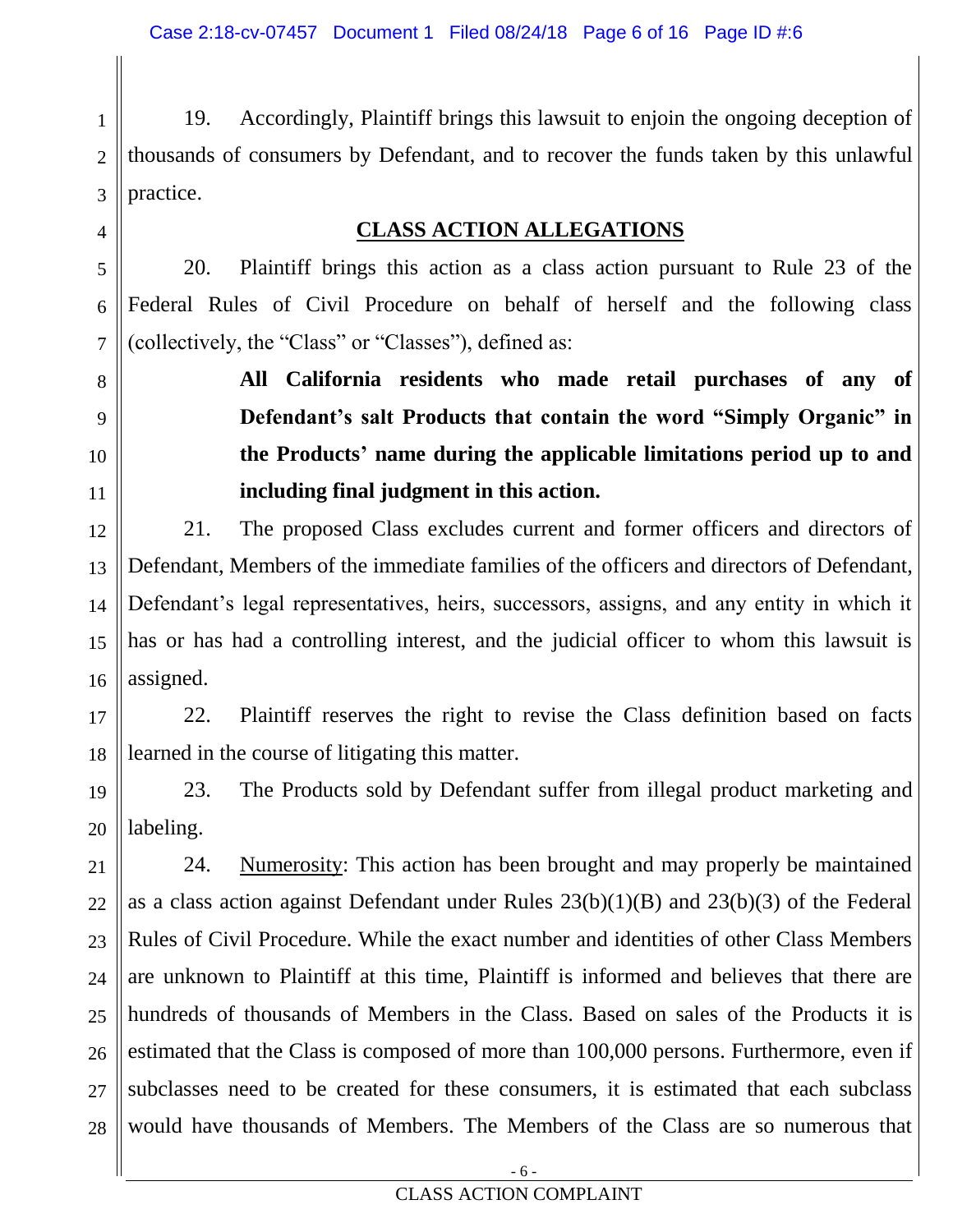1 2 joinder of all Members is impracticable and the disposition of their claims in a class action rather than in individual actions will benefit the parties and the courts.

3 4 5 25. Typicality: Plaintiff's claims are typical of the claims of the Members of the Class as all Members of the Class are similarly affected by Defendant's wrongful conduct, as detailed herein.

6 7 8 26. Adequacy: Plaintiff will fairly and adequately protect the interests of the Members of the Class in that she has no interests antagonistic to those of the other Members of the Class. Plaintiff has retained experienced and competent counsel.

9 10 11 12 13 14 15 16 17 27. Superiority: A class action is superior to other available methods for the fair and efficient adjudication of this controversy. Since the damages sustained by individual Class Members may be relatively small, the expense and burden of individual litigation makes it impracticable for the Members of the Class to individually seek redress for the wrongful conduct alleged herein. Furthermore, the adjudication of this controversy through a class action will avoid the potentially inconsistent and conflicting adjudications of the claims asserted herein. There will be no difficulty in the management of this action as a class action. If Class treatment of these claims were not available, Defendant would likely unfairly receive thousands of dollars or more in improper revenue.

18 19 20 21 28. Common Questions Predominate: Common questions of law and fact exist as to all Members of the Class and predominate over any questions solely affecting individual Members of the Class. Among the common questions of law and fact applicable to the Class are:

22 23

24

25

26

27

28

- a. Whether Defendant's marketing and labeling of salt Products as "organic" could reasonably lead consumers to believe that in purchasing the Products they were purchasing organic salt;
- b. Whether Defendant's marketing and labeling of the Products falsely represented that the Products were organic salt;
- c. Whether Defendant's marketing and labeling of the Products falsely represented that the Products have characteristics and benefits which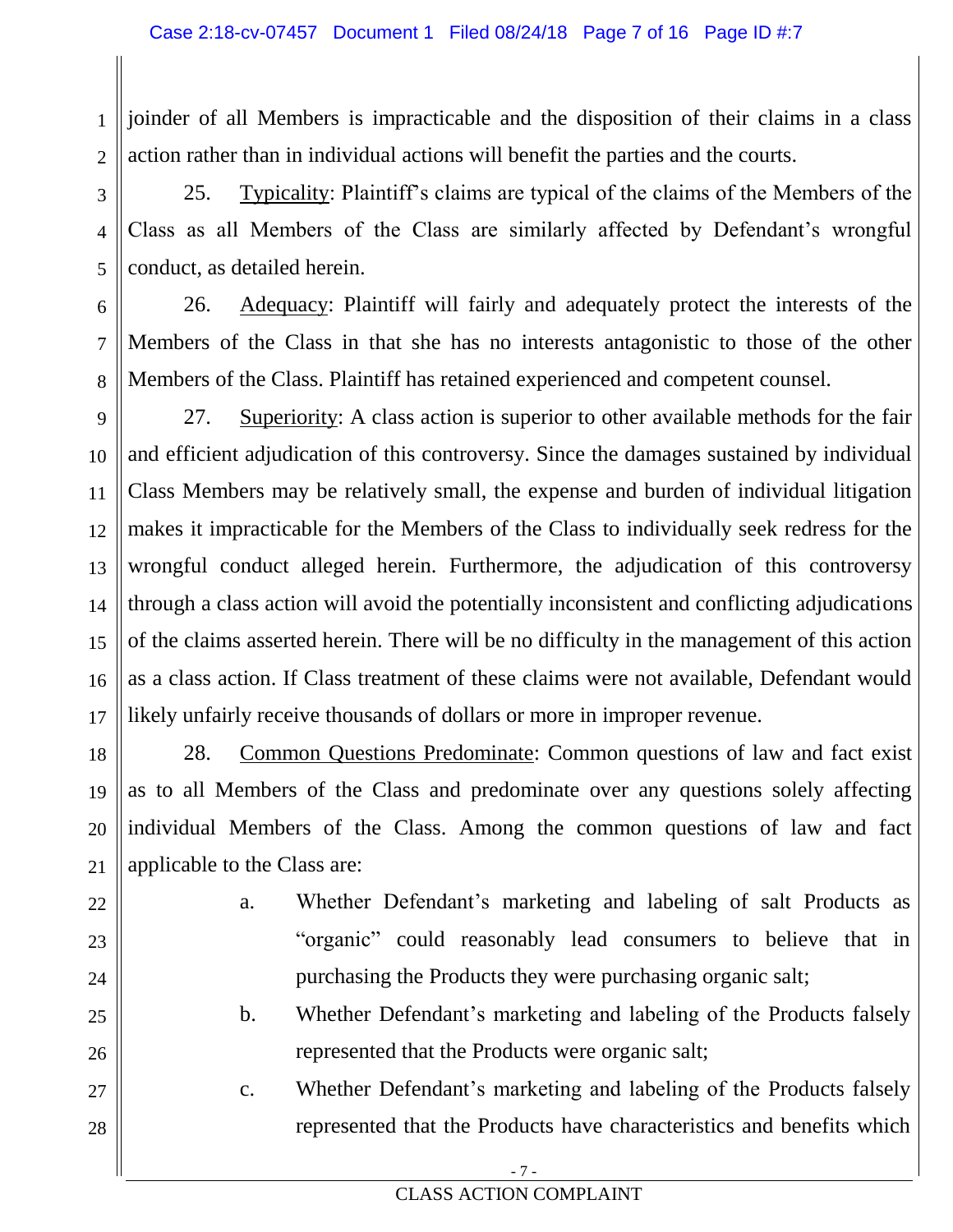they do not have;

- d. Whether Defendant knew that its marketing and labeling of the Products were false and misleading;
- e. Whether Defendant's conduct constitutes a violation of the Consumers Legal Remedies Act (Cal. Civ. Code §§ 1750, *et seq.*);
- f. Whether Defendant's conduct constitutes a violation of California's false advertising law (Cal. Bus. & Prof. Code §§ 17500, et seq.);
- g. Whether Defendant's conduct constitutes an unfair, unlawful, and/or fraudulent business practice in violation of California's unfair competition law (Cal. Bus. & Prof. Code §§ 17200, et seq.);
- h. Whether Plaintiff and Class members are entitled to compensatory damages, and if so, the nature of such damages;
- i. Whether Plaintiff and Class members are entitled to restitutionary relief; and

14 15

16

17

18

19

1

2

3

4

5

6

7

8

9

10

11

12

13

j. Whether Plaintiff and Class members are entitled to injunctive relief.

29. The class is readily definable, and prosecution of this action as a Class action will reduce the possibility of repetitious litigation. Plaintiff knows of no difficulty which will be encountered in the management of this litigation which would preclude his maintenance of this matter as a Class action.

20 21 22 23 30. The prerequisites to maintaining a class action for injunctive relief or equitable relief pursuant to Rule 23(b)(2) are met, as Defendant has acted or refused to act on grounds generally applicable to the Class, thereby making appropriate final injunctive or equitable relief with respect to the Class as a whole.

24 25 26 27 28 31. The prerequisites to maintaining a class action for injunctive relief or equitable relief pursuant to Rule 23(b)(3) are met, as questions of law or fact common to the Class predominate over any questions affecting only individual Members; and a class action is superior to other available methods for fairly and efficiently adjudicating the controversy.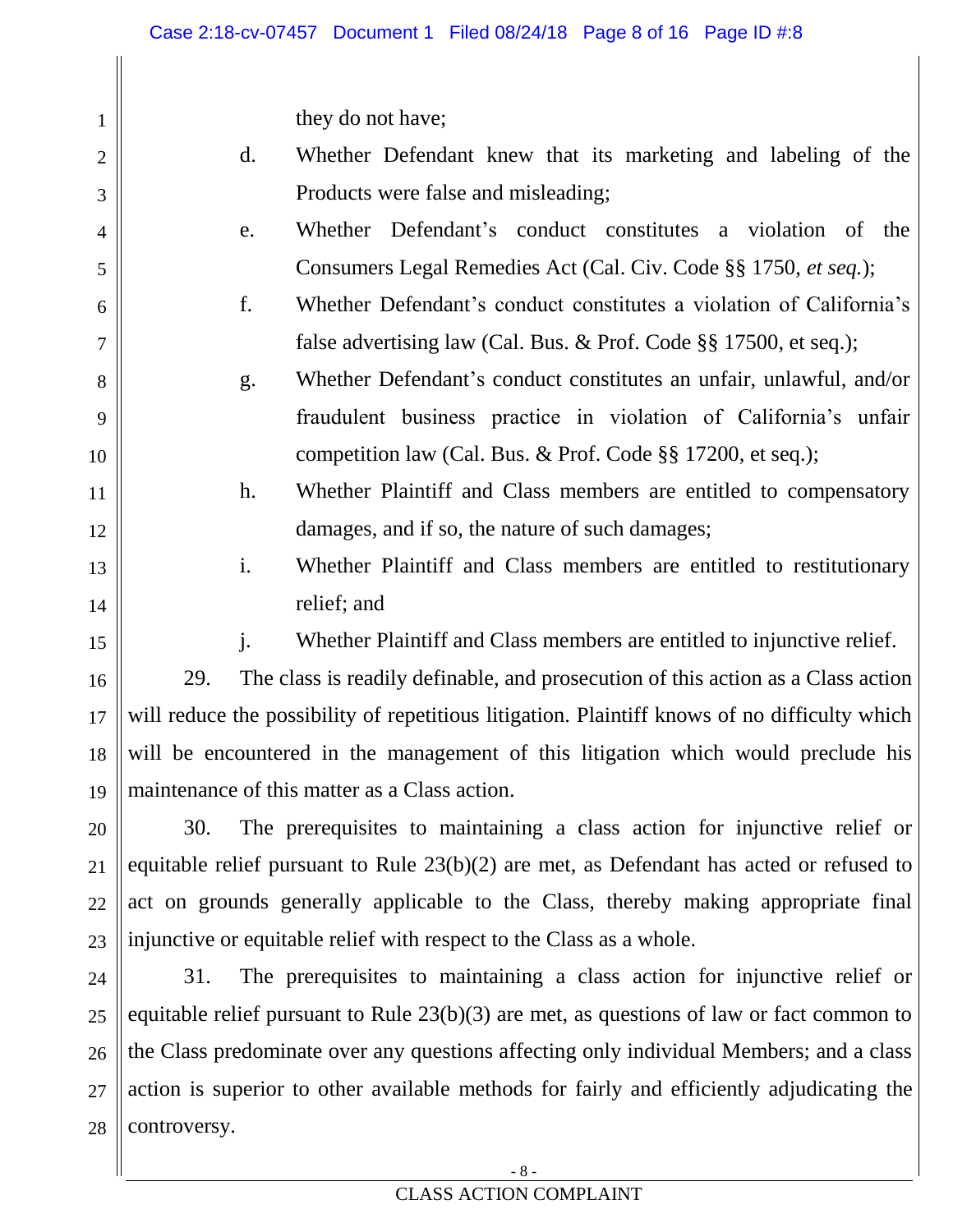1 2 3 4 32. The prosecution of separate actions by Members of the Class would create a risk of establishing inconsistent rulings and/or incompatible standards of conduct for Defendant. Additionally, individual actions may be dispositive of the interest of all Members of the Class, although certain Class Members are not parties to such actions.

5 6 7 8 33. Defendant's conduct is generally applicable to the Class as a whole and Plaintiff seeks, inter alia, equitable remedies with respect to the Class as a whole. As such, Defendant's systematic policies and practices make declaratory relief with respect to the Class as a whole appropriate.

# **CAUSES OF ACTION**

9

10

11

12

13

14

17

18

19

20

21

22

## **FIRST CAUSE OF ACTION**

## **VIOLATION OF CALIFORNIA'S CONSUMER LEGAL REMEDIES ACT Cal. Civil Code § 1750,** *et seq***.**

34. Plaintiff realleges and incorporates herein by reference the allegations contained in all preceding paragraphs, and further alleges as follows:

15 16 35. Plaintiff brings this claim individually and on behalf of the Class for Defendant's violations of California's Consumer Legal Remedies Act ("CLRA"), Cal. Civ. Code 1761(d).

36. Plaintiff and the Class Members are consumers who purchased the Products for personal, family or household purposes. Plaintiff and the Class Members are "consumers" as that term is defined by the CLRA in Cal. Civ. Code § 1761(d).

37. The Products that Plaintiff and other Class Members purchased from Defendant constituted "goods" within the meaning of Cal. Civ. Code § 1761(a).

23 24 25 38. Defendant's actions, representations, and conduct have violated, and continue to violate the CLRA, because they extend to transactions that intended to result, or which have resulted in, the sale of goods to consumers.

26 27 28 39. Defendant violated California law because, as detailed herein, Defendant labelled the Products as being, in essence, organic salt, when they were not, in violation of federal food labeling regulations, including, but not limited to, 7 C.F.R. §§ 205.300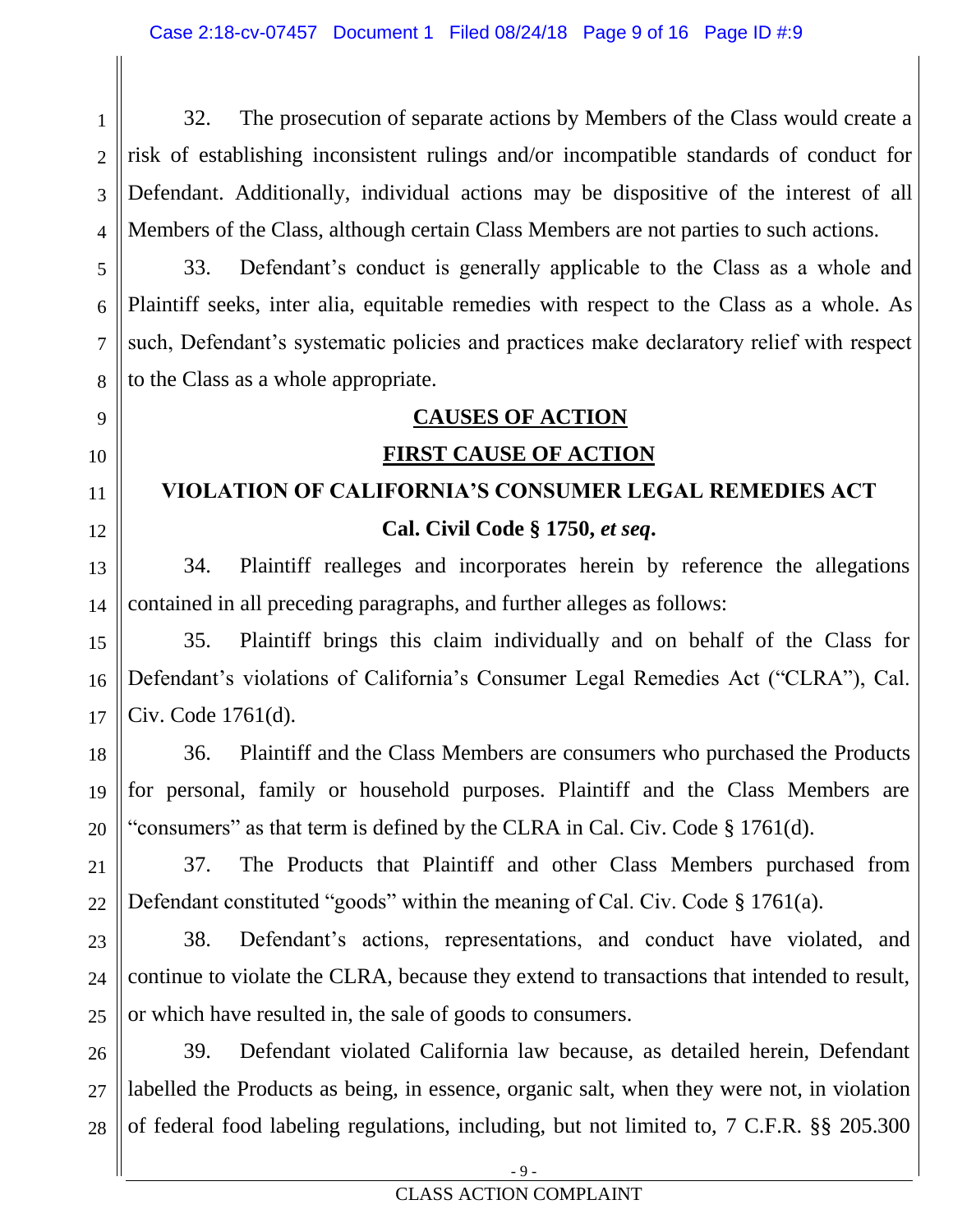1 and 205.303(b)(1).

2 3 4 5 6 7 8 40. California's Consumers Legal Remedies Act, Cal. Civ. Code § 1770(a)(5), prohibits "Misrepresenting that goods or services have sponsorship, approval, characteristics, ingredients, uses, benefits, or quantities which they do not have or that a person has a sponsorship, approval, status, affiliation, or connection which he or she does not have." By engaging in the conduct set forth herein, Defendant violated and continues to violate Section 1770(a)(5) of the CLRA, because Defendant's conduct constitutes illegal and unlawful competition.

9 10 11 12 13 41. Cal. Civ. Code § 1770(a)(7) further prohibits "[r]epresenting that goods or services are of a particular standard, quality, or grade, or that goods are of a particular style or model, if they are of another." By engaging in the conduct set forth herein, Defendant violated and continues to violate Section 1770(a)(7) because Defendant has represented that the Products are of a standard, quality or grade that it does not have.

14 15 16 17 42. Cal. Civ. Code § 1770(a)(9) further prohibits "[a]dvertising goods or services with intent not to sell them as advertised." By engaging in the conduct set forth herein, Defendant violated and continues to violate Section 1770(a)(9), because Defendant's conduct constitutes illegal and unfair methods of competition.

18 19 43. Given the materiality of Defendant's misrepresentations, absent Class Members are entitled to a presumption of reliance.

20 21 22 44. Plaintiff and the Class suffered injuries caused by Defendant because the Products did not have the qualities advertised by Defendant's marketing and labeling of the Products.

23 24 25 26 27 28 45. On or about July 24, 2018, prior to filing this action, Plaintiff's counsel sent a CLRA notice letter to Defendant which complies with California Civil Code 1782(a). Plaintiff's counsel sent Simply Organic, c/o Frontier Co-op, individually and on behalf of the proposed Class, a letter via Certified Mail, advising Defendant that it is in violation of the CLRA and demanding that it cease and desist from such violations and make full restitution by refunding the monies received therefrom. A true and correct copy of the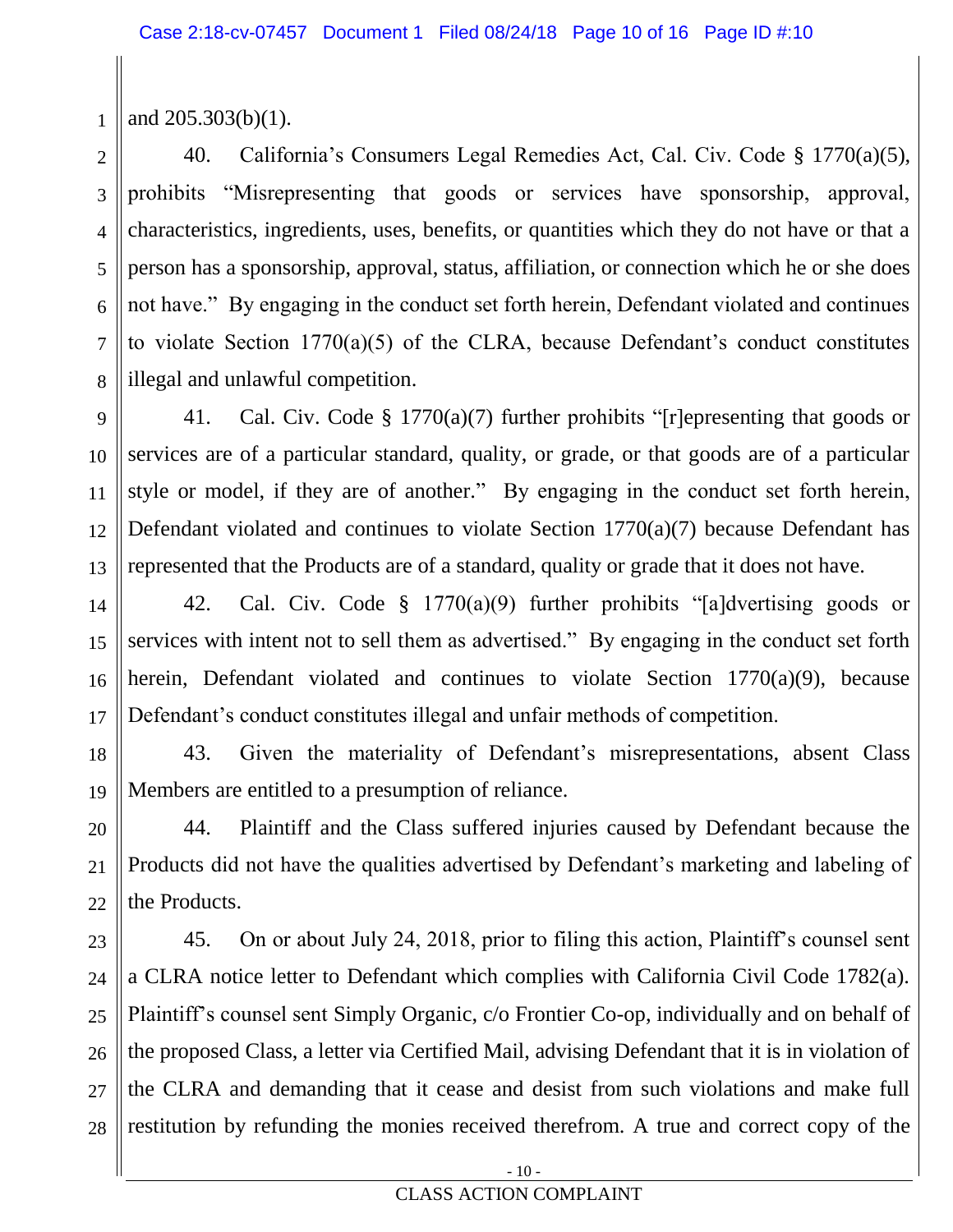letter is attached hereto as Exhibit 1.

1

2

3

4

5

6

7

46. Wherefore, Plaintiff seeks injunctive relief for these violations of the CLRA.

### **SECOND CAUSE OF ACTION**

## **VIOLATION OF CALIFORNIA'S FALSE ADVERTISING LAW Cal. Business & Professions Code § 17500,** *et seq.*

47. Plaintiff realleges and incorporates herein by reference the allegations contained in all preceding paragraphs, and further alleges as follows:

8 9 10 48. Plaintiff brings this cause of action on behalf of the Class against Defendant for violation of California's False Advertising Law, Cal. Business & Professions Code § 17500, *et seq.*("FAL").

11 12 13 14 15 49. Defendant made and distributed, in California and in interstate commerce, the Products that, as detailed herein, purport through their marketing and labeling to be organic salt, which they are not, and which marketing and labeling violate, among other things, federal food labeling regulations, including, but not limited to, 7 C.F.R. §§ 205.300 and 205.303(b)(1).

16 17 50. Accordingly, the Products labeling and advertising in California falsely describe them as organic salt, which they are not.

18 19 20 21 22 23 24 25 26 51. Under California' False Advertising Law, Business & Professions Code § 17500 *et seq., "*It is unlawful for any person, firm, corporation or association, or any employee thereof with intent directly or indirectly to dispose of real or personal property … to make or disseminate or cause to be made or disseminated before the public in this state, or to make or disseminate or cause to be made or disseminated form this state before the public in any state, in any newspaper or other publication, or any advertising device … any statement concerning that real or personal property … which is untrue or misleading, and which is known, or which by the exercise of reasonable care should be known, to be untrue or misleading. …" (Cal. Business & Professions Code § 17500.)

27 28 52. Defendant's labeling and advertising statements, communicating to consumers that the Products consist of organic salt and concealing the fact that they are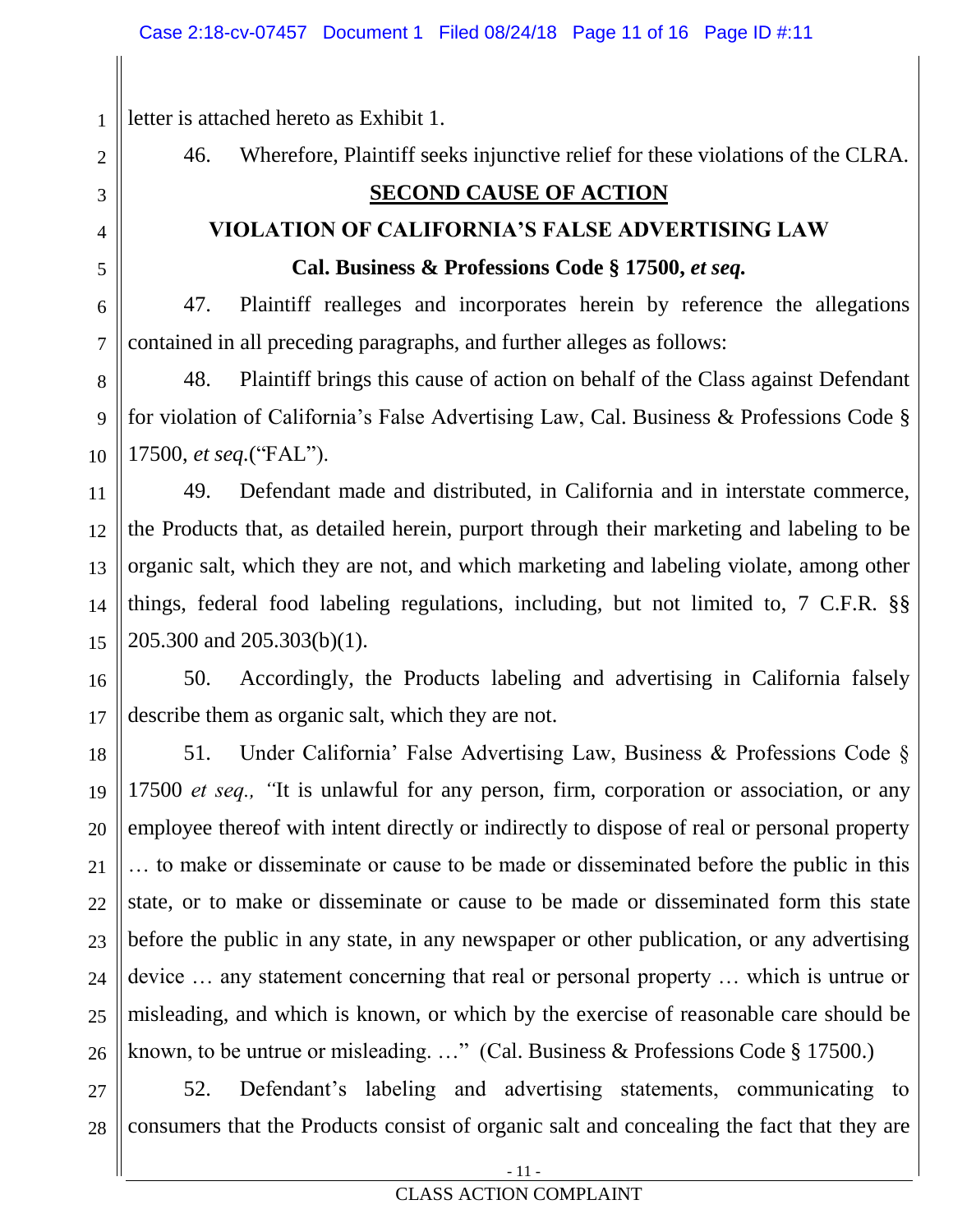4

5

6

7

9

10

11

1 2 3 not, were untrue and misleading, and Defendant at a minimum by exercise of reasonable care should have known that those actions were false or misleading. Defendant's conduct violated California's False Advertising Law.

### **THIRD CAUSE OF ACTION**

## **VIOLATION OF CALIFORNIA'S UNFAIR COMPETITION LAW,**

**Cal. Business & Professions Code § 17200,** *et seq***.**

8 53. Plaintiff realleges and incorporates herein by reference the allegations contained in all preceding paragraphs, and further alleges as follows:

54. Plaintiff brings this cause of action against Defendant for violation of California's Unfair Competition Law, Cal. Business & Professions Code § 17200, *et seq.* ("UCL").

12 13 14 15 16 55. Plaintiff has standing to pursue this cause of action because Plaintiff has suffered injury in fact and has lost money as a result of Defendant's actions as set forth herein. Specifically, Plaintiff purchased the Products in reliance on Defendant's marketing and labeling claims. The Products were not as marketed and labeled, specifically, they were not organic salt.

17 18 19 20 21 22 56. Defendant's actions as alleged in this Complaint constitute an unfair or deceptive business practice within the meaning of California Business and Professions Code § 17200, *et seq.*, in that Defendant's actions are unfair, unlawful, and fraudulent, and because Defendant has made unfair, deceptive, untrue, or misleading statements in advertising media, within the meaning of California Business and Professions Code § 17200, *et seq.*

23 24 25 26 27 28 57. Defendant knew or should have known by exercising reasonable care that its representations, namely, its marketing and labeling regarding the Products, were false and/or misleading. During the Class Period, Defendant engaged in unfair, unlawful, and fraudulent business practices in violation of Cal. Bus. & Prof. Code § 17200, *et seq.*, by misrepresenting in its advertising and marketing of the Products to Plaintiff, Class members, and the consuming public that the Products were organic salt, when they are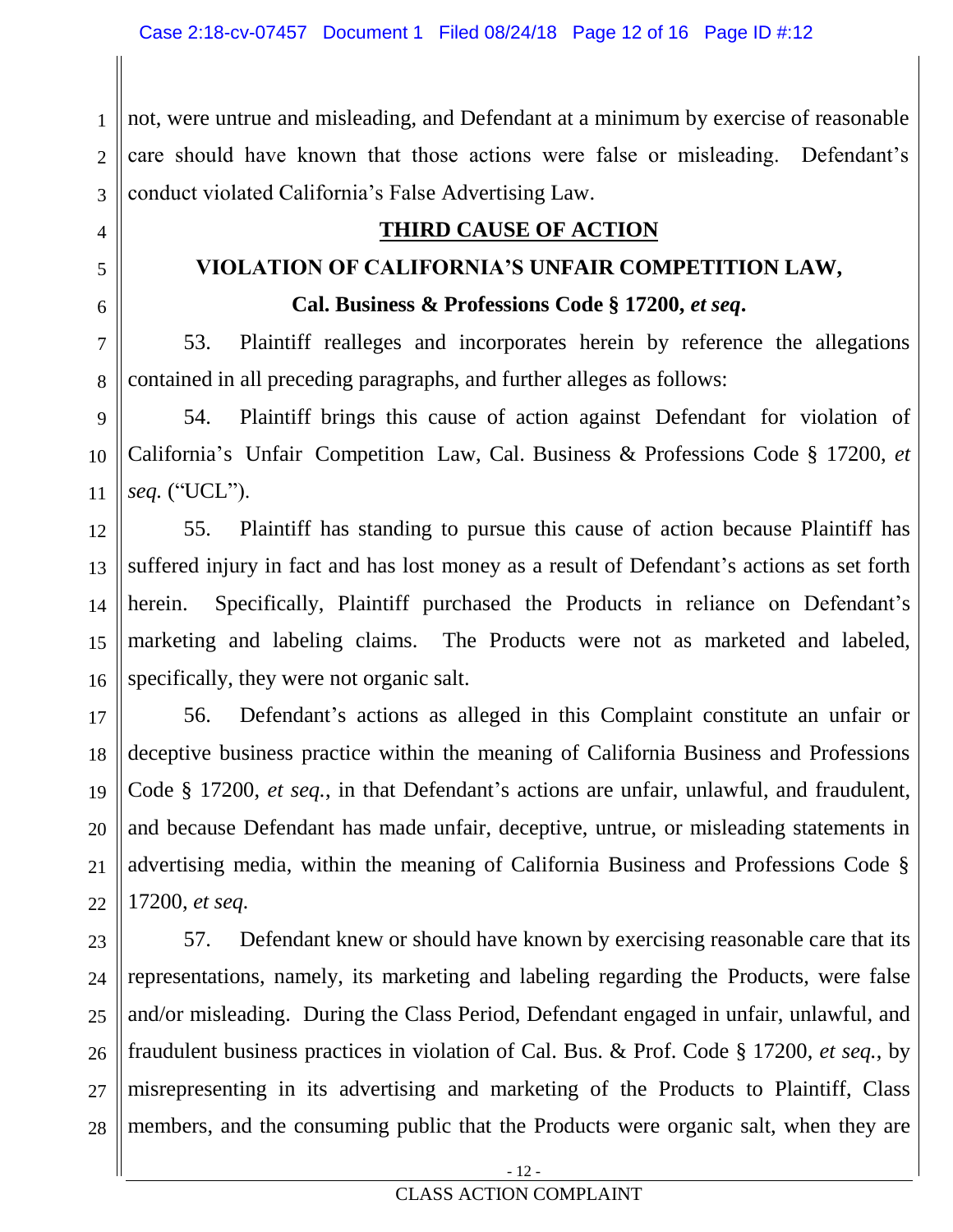1 2 not, and when such claims are specifically barred by applicable federal regulations, including, but not limited to, 7 C.F.R. §§ 205.300 and 205.303(b)(1).

3 4 5 58. Each of the aforementioned representations alleged in this Complaint was false and misleading because the Products do not have the characteristics advertised by Defendant's marketing and labeling of the Products.

6 7 8 9 59. Defendant's business practices, as alleged herein, are unfair because they offend established public policy and/or are immoral, unethical, oppressive, unscrupulous, and/or substantially injurious to consumers in that consumers are misled by the claims made with respect to the Products as set forth herein.

60. Defendant's business practices, as alleged herein, are unlawful because they violate the Consumers Legal Remedies Act and False Advertising Law.

10

11

12 13 14 15 61. Defendant's business practices, as alleged herein, are fraudulent because they are likely to, and did, deceive customers—including Plaintiff and members of the Class—into believing that the Products have characteristics and benefits they do not have.

16 17 18 62. Defendant's wrongful business practices constituted, and constitute, a continuing course of conduct of unfair competition since Defendant is marketing and selling the Products in a manner likely to deceive the public.

19 20 21 22 23 63. As a direct and proximate result of Defendant's wrongful business practices in violation of Business and Professions Code § 17200, *et seq.*, Plaintiff and members of the Class have suffered economic injury by losing money as a result of purchasing the Products. Plaintiff and members of the Class would not have purchased or would have paid less for the Products had they known that they were not as represented.

24 25 26 27 28 64. Pursuant to Business and Professions Code § 17203, Plaintiff and the Class seek an order of this Court enjoining Defendant from continuing to engage in unlawful, unfair, or deceptive business practices and any other act prohibited by law, including those set forth in the Complaint. Plaintiff and the Class also seek an order requiring Defendant to make full restitution of all moneys they wrongfully obtained from Plaintiff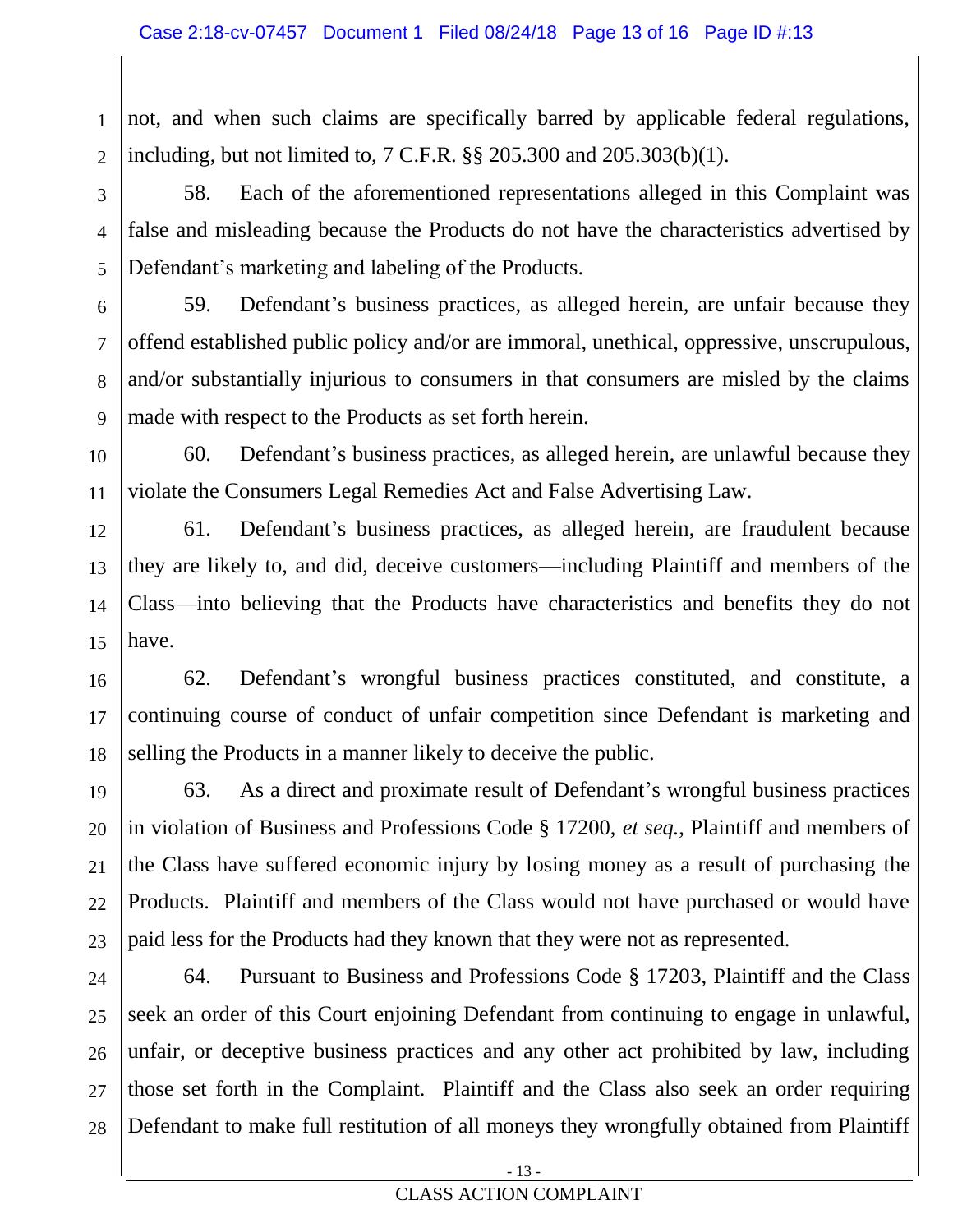| $\mathbf{1}$   | and the Class.                                                                             |  |  |
|----------------|--------------------------------------------------------------------------------------------|--|--|
| 2              | <b>PRAYER FOR RELIEF</b>                                                                   |  |  |
| 3              | WHEREFORE, Plaintiff and members of the Class request that the Court enter an              |  |  |
| $\overline{4}$ | order or judgment against Defendant, and each of them as named in the future, as           |  |  |
| 5              | follows:                                                                                   |  |  |
| 6              | For an Order certifying the Class pursuant to Federal Rule of Civil<br>A.                  |  |  |
| 7              | Procedure 23, appointing Plaintiff as class representatives, and designating               |  |  |
| 8              | Plaintiff's counsel as counsel for the Class;                                              |  |  |
| 9              | For an Order declaring that Defendant's conduct violated the CLRA,<br><b>B.</b>            |  |  |
| 10             | Cal. Civ. Code § 1750, et seq.;                                                            |  |  |
| 11             | For an Order declaring that Defendant's conduct violated the FAL,<br>$\mathbf{C}$ .        |  |  |
| 12             | Cal. Business & Professions Code § 17500, et seq.;                                         |  |  |
| 13             | For an Order declaring that Defendant's conduct violated the UCL,<br>D.                    |  |  |
| 14             | Cal. Business & Professions Code § 17200, et seq.;                                         |  |  |
| 15             | For injunctive relief as pleaded or as the Court may deem proper;<br>Ε.                    |  |  |
| 16             | For an order of restitution and all other forms of equitable monetary<br>F <sub>1</sub>    |  |  |
| 17             | relief, as pleaded;                                                                        |  |  |
| 18             | G. For compensatory damages in amounts to be determined by the Court                       |  |  |
| 19             | and/or jury;                                                                               |  |  |
| 20             | For punitive damages;<br>Η.                                                                |  |  |
| 21             | For prejudgment interest on all amounts awarded;<br>I.                                     |  |  |
| 22             | For an Order awarding Plaintiff and the Class their reasonable<br>J.                       |  |  |
| 23             | attorneys' fees and expenses and costs of suit as pleaded pursuant to, <i>inter alia</i> , |  |  |
| 24             | Cal. Civ. Code § 1780(e) and Cal. Civ. Proc. Code § 1021.5; and                            |  |  |
| 25             | //                                                                                         |  |  |
| 26             | //                                                                                         |  |  |
| 27             | //                                                                                         |  |  |
| 28             | //                                                                                         |  |  |
|                | $-14-$                                                                                     |  |  |

- 14 - CLASS ACTION COMPLAINT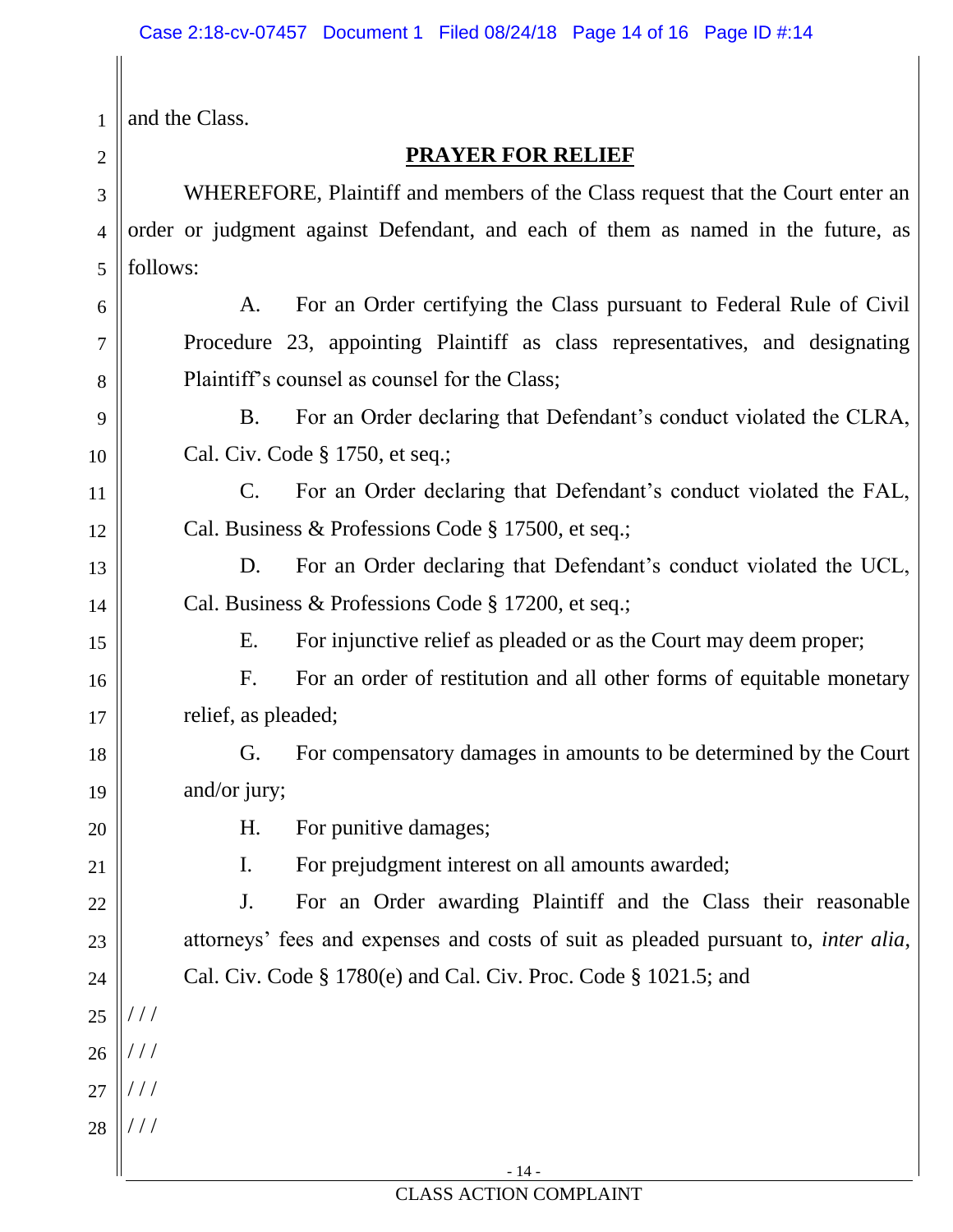| $\mathbf{1}$   | K.                     | For such other and further relief as the Court deems just and proper.    |
|----------------|------------------------|--------------------------------------------------------------------------|
| $\overline{2}$ |                        |                                                                          |
| $\mathfrak{Z}$ | Dated: August 24, 2018 | PACIFIC TRIAL ATTORNEYS<br>A Professional Corporation                    |
| $\overline{4}$ |                        |                                                                          |
| 5              |                        |                                                                          |
| 6              |                        | By: /s/ Scott J. Ferrell<br>Scott. J. Ferrell<br>Attorneys for Plaintiff |
| 7              |                        |                                                                          |
| 8<br>9         |                        |                                                                          |
| 10             |                        |                                                                          |
| 11             |                        |                                                                          |
| 12             |                        |                                                                          |
| 13             |                        |                                                                          |
| 14             |                        |                                                                          |
| 15             |                        |                                                                          |
| 16             |                        |                                                                          |
| 17             |                        |                                                                          |
| 18             |                        |                                                                          |
| 19             |                        |                                                                          |
| $20\,$         |                        |                                                                          |
| 21             |                        |                                                                          |
| 22             |                        |                                                                          |
| 23             |                        |                                                                          |
| 24             |                        |                                                                          |
| 25             |                        |                                                                          |
| 26             |                        |                                                                          |
| 27             |                        |                                                                          |
| 28             |                        |                                                                          |
|                |                        | $-15-$                                                                   |